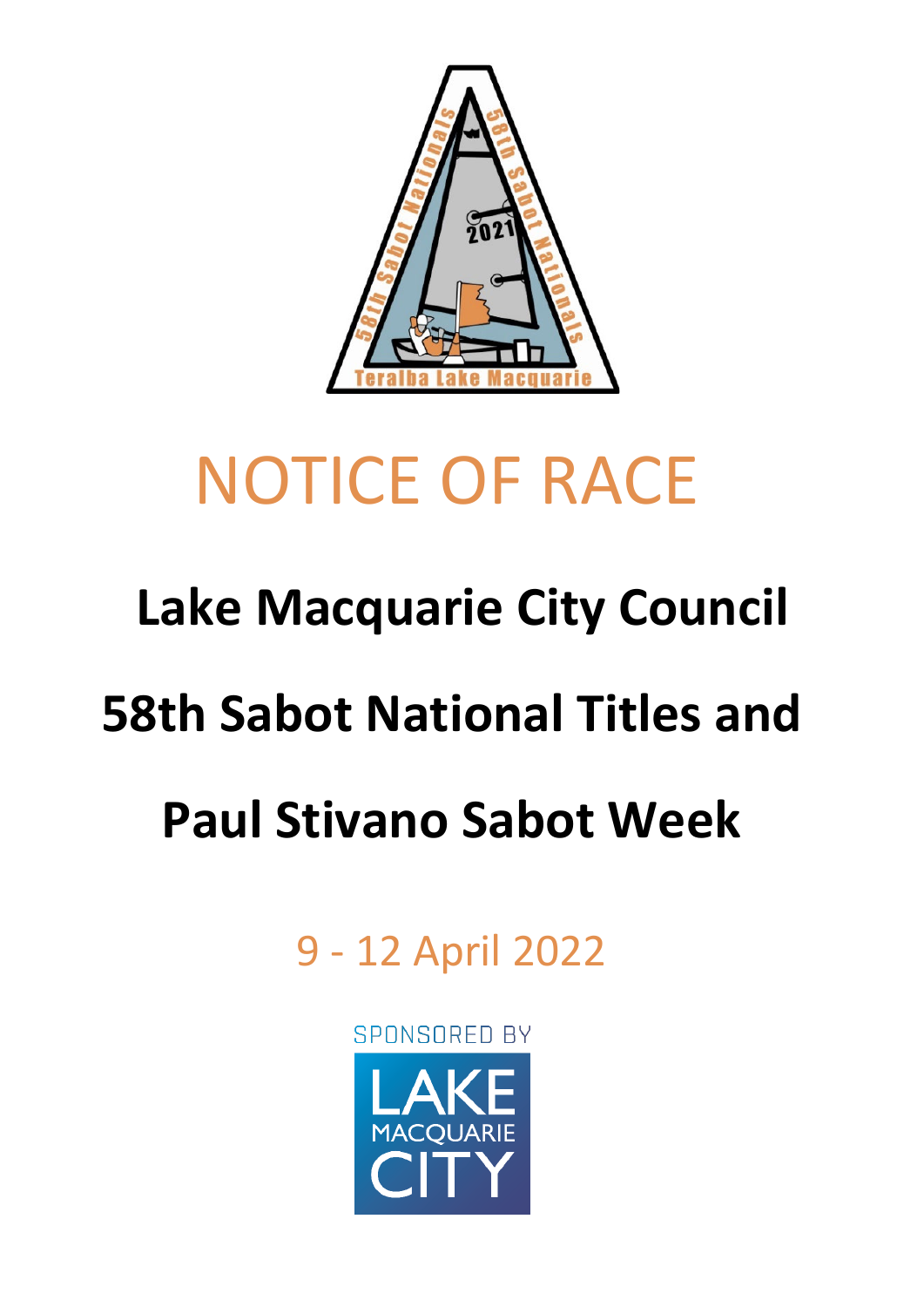### NOTICE OF RACE

**This Notice of Race (NOR) is for the Lake Macquarie City Council 58th Sabot National Titles and Paul Stivano Sabot Week, to be hosted by the Teralba Amateur Sailing Club, Lake Macquarie, NSW, Australia 9 – 12 April 2022.**

**The Organising Authority (OA) is the Teralba Amateur Sailing Club (TASC) in conjunction with Northern NSW Sabot Sailing Association Inc (NNSW) and the Australian National Sabot Council (ANSC).**

**COVID-19 Note: Due to the changing requirements surrounding public events, the format of the event may change depending on NSW Government Public Health Orders. Entries for the event may be capped to comply with gathering restrictions, which take into account competitors, support vessel personnel, race management and staff involved in the event. Should event cancellation be required, entry refunds applicable are outlined at Section 5 of the NOR.** 

**The notation [NP] in a rule means that a boat may not protest another boat for breaking that rule.**

#### **The notation [DP] in a rule enables discretionary penalties to be applied by the Race Committee.**

#### **1. Rules**

- 1.1. The regatta will be governed by the rules as defined in the Racing Rules of Sailing (RRS) 2021-24 as published by World Sailing with the Prescriptions and Special Regulations published by Australian Sailing. In the case of discrepancy between the Sailing Instructions (SIs) and the RRS, the SIs shall take precedent.
- 1.2. The Sabot Class Rules (The Sabot Class Rules include the current Constitution, By-laws, and Rules of Measurement of Sabot Class Dinghies in Australia) shall apply to all entries.
- 1.3. Subject to the approval of the Race Committee, a sabot chartered or loaned for the National Championship or Sabot Week event, may declare at the time of entry or registration a sail number which may be different from the registered number of the hull, provided that the number declared shall not be the sail number of any other boat competing in the event (References: RRS 77, Appendix G). Sails with sail numbers belonging to another boat that have been suffixed with an extra digit will not be accepted. Sabots shall display the same declared identification number on their sail used.
- 1.4. Sabots competing in the National Championship shall display their correct State/Zone letter/Symbol on their mainsail.
- 1.5. Each Sabot entered in the 2-Up in either the National Championship or Sabot Week shall display on their stern "2-UP" at least 50mm high and 8mm thickness.
- 1.6. A member of the Race Committee may be a member of the Protest Committee.
- 1.7. Australian Sailing's Code of Conduct, Child Safety Policy and Member Protection Policy as outlined on the class website at [www.sabot.com.au](http://www.sabot.com.au/) applies to this event.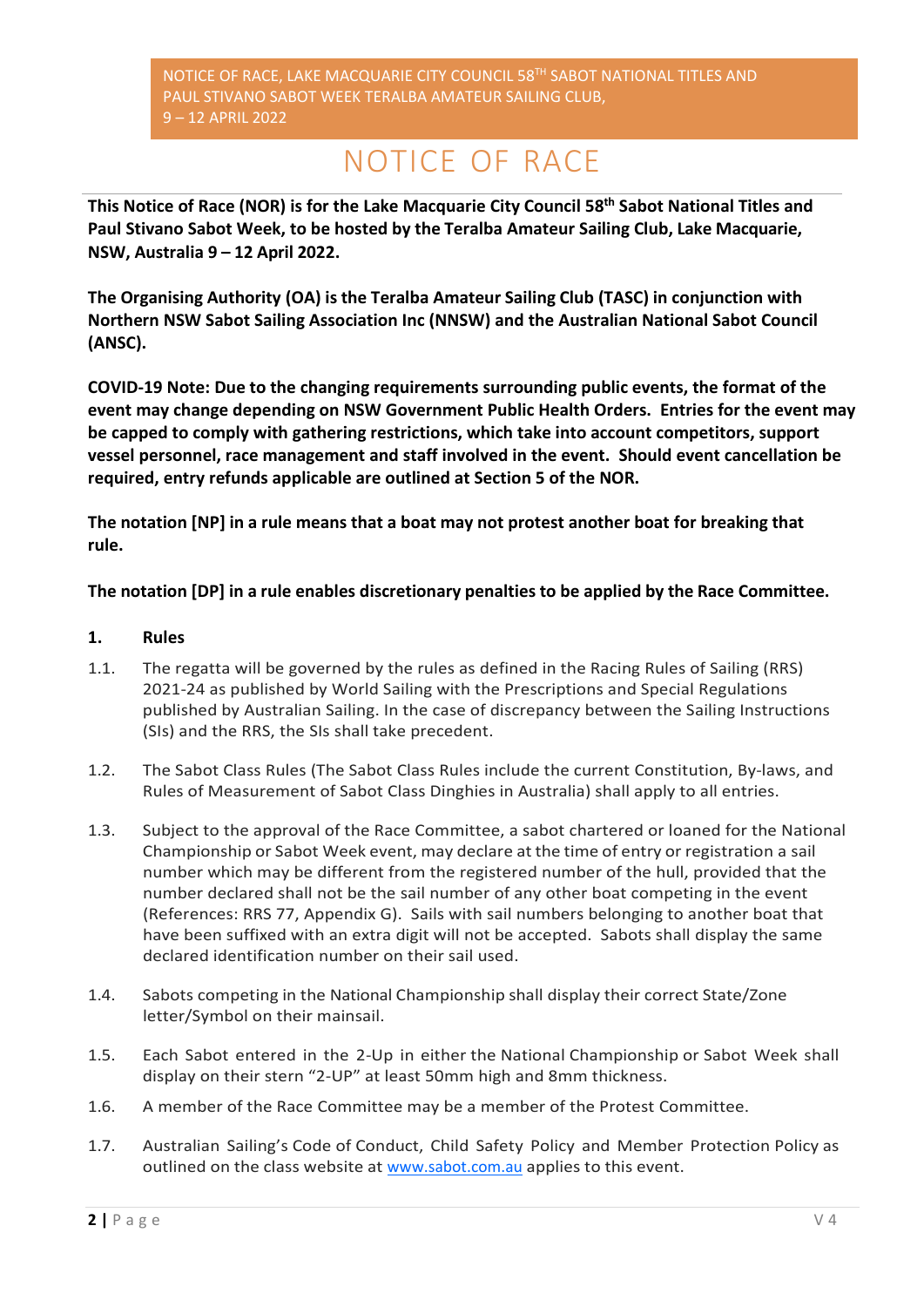#### **2. Sailing Instructions**

- 2.1. Sailing Instructions (SIs) will be emailed to competitors and posted on the official Notice Board for the Regatta on the ANSC website. The SIs will describe the course, penalty system, scoring system, information regarding support boats and their berthing, prizes and other information relating to the event.
- 2.2. [NP][DP] PENALTY SYSTEM according to RRS 44 and Appendix P.
- 2.3. The courses to be sailed will be a combination of triangles and windward leeward configurations as set out in the SIs.
- 2.4. Scoring
	- 2.4.1. Three (3) races are to be completed to constitute a series.
	- 2.4.2. When fewer than five (5) races have been completed, a boat's series score will be the total of her race scores.
	- 2.4.3. When five (5) to seven (7) races have been completed, a boat's series score will be the total of her race scores excluding her single worst score.
	- 2.4.4. When a total of eight (8) or more have been completed, a boat's series score will be the total of her race scores excluding her two (2) worst scores.

#### **3. Communication**

The online official Notice Board for the Regatta will be via the ANSC website located at: www.sabot.com.au

The Sabot Sailing Australia Facebook may also be used for communication: <https://www.facebook.com/AusSabot>

[NP][DP]While racing, from the first warning signal until the end of the last race of the day, except in an emergency, a boat shall not make voice or data transmissions and shall not receive voice or data communication that is not available to all boats.

Each zone will need to nominate a Zone Representative for the Race Committee to communicate information to competitors.

#### **4. Eligibility & Entry**

- 4.1. The event is open to boats of the Sabot class in accordance with the constitution. Racing will be in the following divisions as per the Sabot constitution:
	- National Championship1-Up Division
	- National Championship 2-Up Division
	- Paul Stivano Sabot Week 1-Up Division
	- Paul Stivano Sabot Week 2-Up Division
- 4.2. The OA reserves the right to split the fleet into two or restrict the number of entries in order to preserve the safety of competitors, provide fairness and enjoyment to all participants or comply with government restrictions.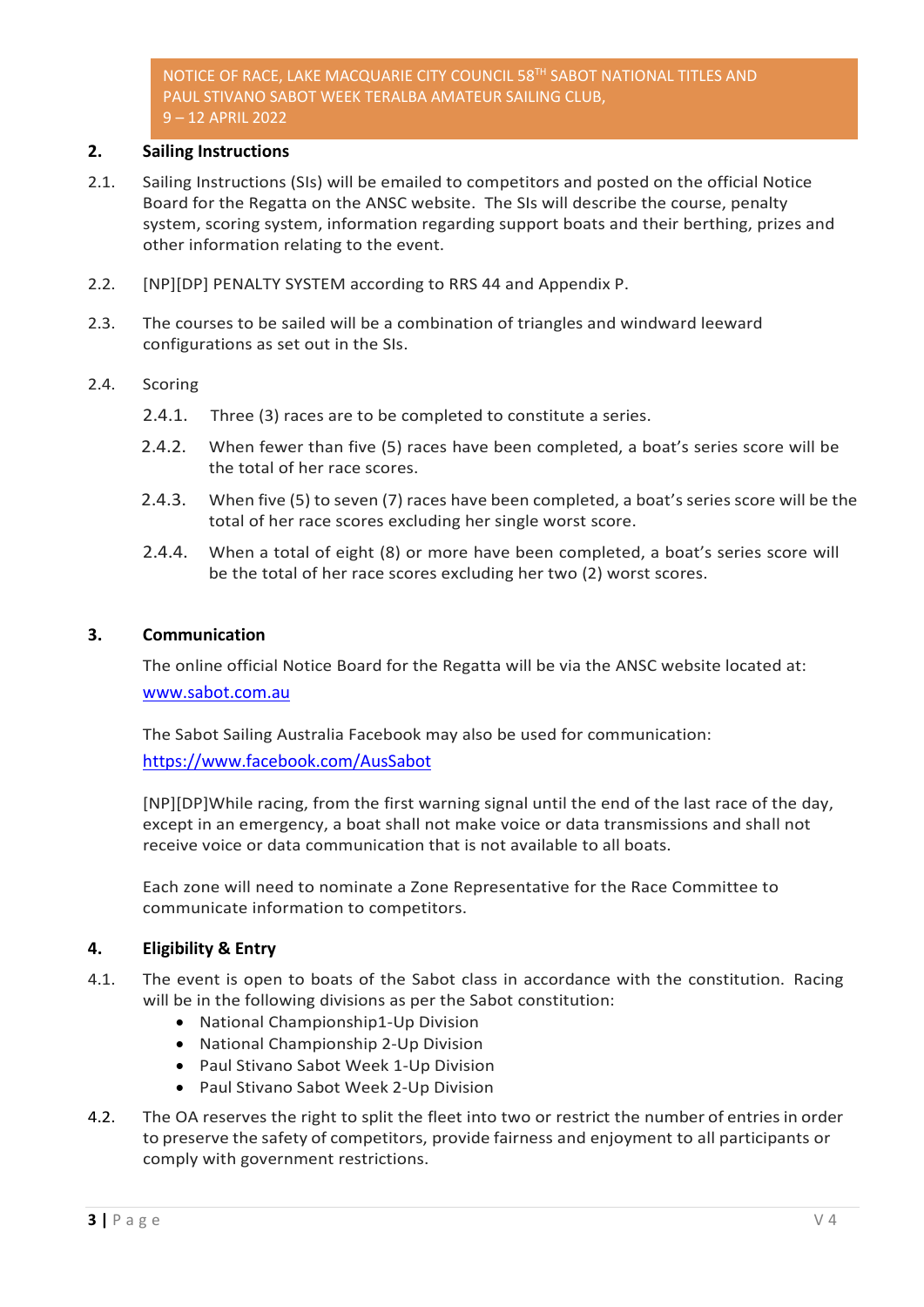- 4.3. All sabots shall be entered and crewed by members of a registered Member Association of the ANSC.
- 4.4. Boats may be available for charter for the event. Please make initial contact with the Charter Boat Coordinator, Rohan Nosworthy (0419 211 660), to obtain a listing of boats available for charter. Boat charter arrangements should be independently arranged directly with the boat owner.
- 4.5. Sabot Week entry is open to all registered Sabots affiliated with a Member Association, except skippers and crews competing in the concurrent National Championship are not eligible to compete.
- 4.6. [NP] The OA may accept entries for Sabot Week from sabots which do not have a Measurement Certificate if it is satisfied the boat complies with Sabot class rules.
- 4.7. Racing will be in two divisions in both the National Championship and Sabot Week.
- 4.8. Eligible sabots can enter online at:

<https://www.trybooking.com/BWZIL>

4.9. Only entries received by 20 March 2022 will be listed in the Regatta handbook.

#### **5. Entry Fee and Event Cancellation Refund Policy**

The entry fees and refund policy for each of the National Championship and Sabot Week (both 1 and 2 Up) are as follows:

| <b>Registration Type</b> | <b>Registration date</b>      | <b>Entry Fee</b> | <b>Covid Refund Policy</b> |
|--------------------------|-------------------------------|------------------|----------------------------|
| Registration             | 6 February - 20 March<br>2022 | \$125            | \$100                      |
| Late Registration        | 21 March -8 April 2022        | \$160            | \$100                      |
| Last Minute Registration | 9 April 2022                  | \$175            | N/A                        |

Entry fee does not include a competitor shirt. Interstate competitors previously registered for the postponed December 2021 event will be issued with their shirts at registration. Additional shirts (limited sizes and numbers) will be available for purchase at registration

Covid Refund Policy – A refund will be available if:

- the event is cancelled due to COVID -19 Government restrictions; or
- a competitor is unable to attend due to a Local Government Area COVID-19 lockdown/restrictions/travel/quarantine under State Government directions. Should this situation apply to a competitor, they will be eligible for the Covid Refund Policy amount applicable to their registration type.

Should a competitor cancel for reasons other than those outlined in the Covid Refund Policy, no refund will be owing.

All requests for refunds should be made to NNSW Treasurer: nnswssa.treasurer@gmail.com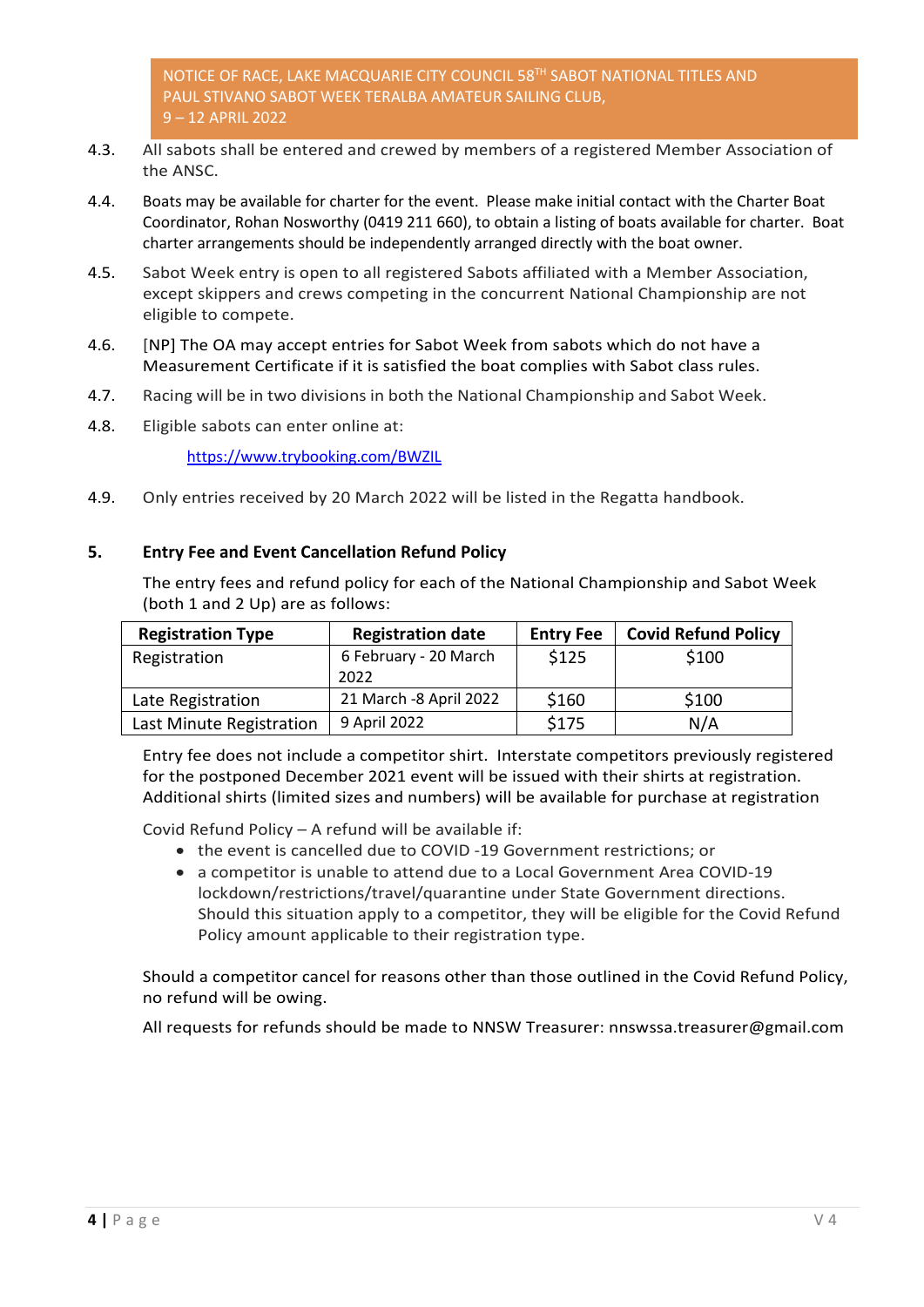#### **6. [NP] Advertising**

Advertising is restricted as follows: Sabots may be required to display advertising chosen and supplied by NNSW and shall not display advertising which NNSW decides conflicts with the advertising supplied.

#### **7. Schedule**

| Day      | <b>Date</b>   | Event                                                         | <b>Time/First warning</b><br>signal |  |
|----------|---------------|---------------------------------------------------------------|-------------------------------------|--|
| Saturday | 9 April 2022  | <b>Registration &amp; Measurement</b>                         | $8am - 10am$                        |  |
|          |               | Coach, Safety & Spectator Boats,<br><b>Volunteer Briefing</b> | 10.30am<br>10.45am                  |  |
|          |               | <b>Competitor Briefing</b><br><b>Invitation Race</b>          | Not before 12 noon                  |  |
|          |               | Sabot Week Race Session                                       |                                     |  |
|          |               | <b>Nationals Race Session</b>                                 |                                     |  |
|          |               | <b>Welcome &amp; Opening Ceremony</b>                         | Conclusion of racing                |  |
| Sunday   | 10 April 2022 | <b>Sabot Week Race Session</b>                                | Not before 9.30am                   |  |
|          |               | <b>Nationals Race Session</b>                                 | Not before 9.30am                   |  |
|          |               | Lunch - ashore                                                |                                     |  |
|          |               | Sabot Week Race Session                                       | Afternoon                           |  |
|          |               | <b>Nationals Race Session</b>                                 | Afternoon                           |  |
|          |               | <b>State &amp; National Measurers Meeting</b>                 | 5.30pm                              |  |
|          |               | <b>ANSC Annual Conference</b>                                 | 8.00pm (online)                     |  |
| Monday   | 11 April 2022 | <b>Sabot Week Race Session</b>                                | Not before 9.30am                   |  |
|          |               | <b>Nationals Race Session</b>                                 | Not before 9.30am                   |  |
|          |               | Lunch - ashore                                                |                                     |  |
|          |               | Sabot Week Race Session                                       | Afternoon                           |  |
|          |               | <b>Nationals Race Session</b>                                 | Afternoon                           |  |
| Tuesday  | 12 April 2022 | Sabot Week Race Session                                       | Not before 9.30am                   |  |
|          |               | <b>Nationals Race Session</b>                                 | Not before 9.30am                   |  |
|          |               | Lunch - ashore                                                |                                     |  |
|          |               | Sabot Week Race Session                                       | Afternoon                           |  |
|          |               | <b>Nationals Race Session</b>                                 | Afternoon                           |  |
|          |               | <b>Presentation &amp; Closing Ceremony</b>                    | Conclusion of racing                |  |

- 7.1. A total of 9 races are scheduled in the National Championship, no warning signal will be made after 3.30pm on the last day of racing.
- 7.2. A total of 8 races are scheduled in the Paul Stivano Sabot Week, no warning signal will be made after 12.30pm on the last day of racing. No more than 2 races will be run in any morning or afternoon session.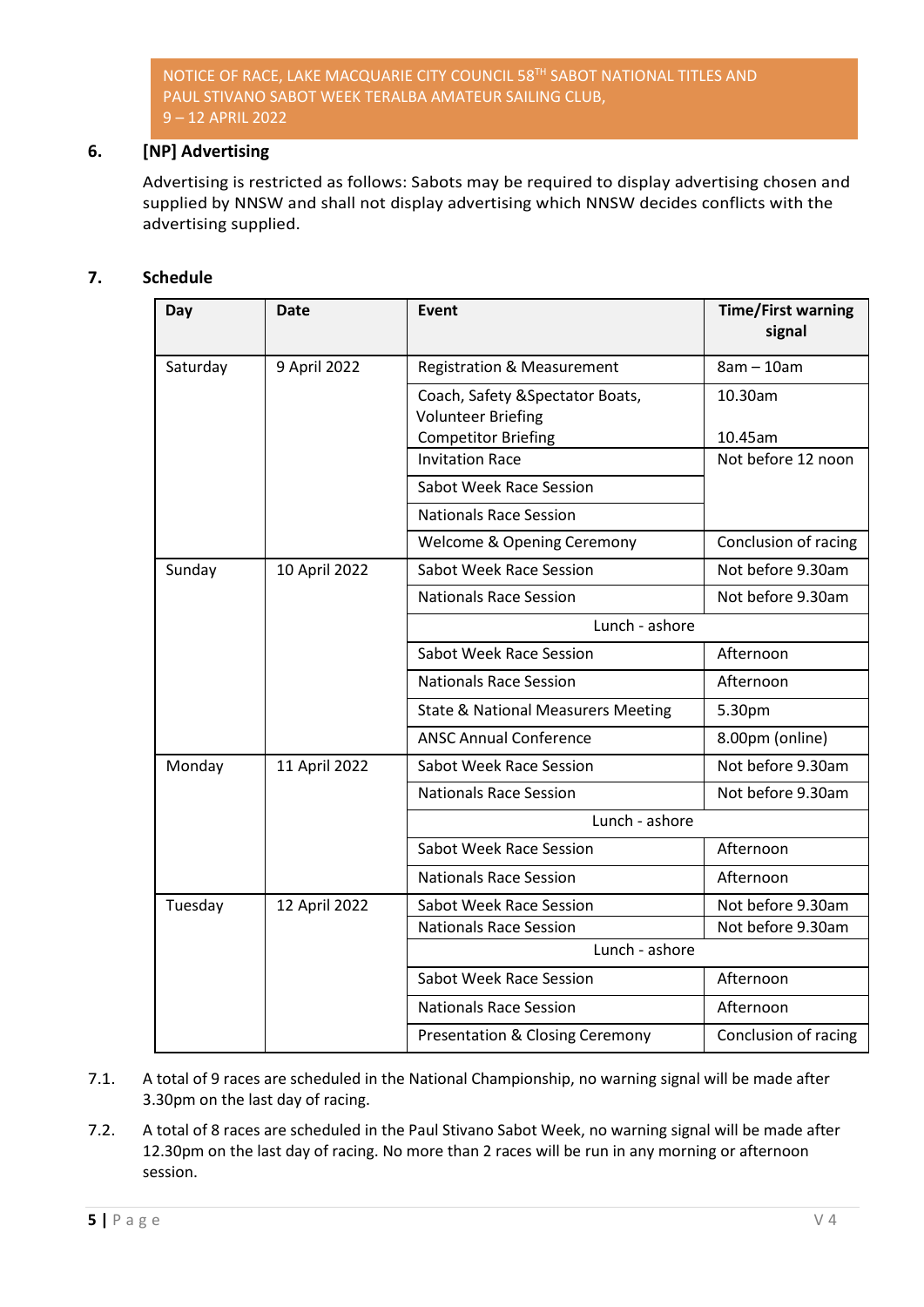#### **8. Measurement, Registration and Equipment**

- 8.1. All National Championship sabots must be presented for Measurement & Safety Checks and Sabot Week sabot for Safety Checks only. Scheduled measuring days and times are specified in Section 7. Registration procedures will be concluded once the above checks are complete and entry fee is paid.
- 8.2. All National Championship competitors shall produce a valid zone measurement certificate (except 7000 series numbered boats). All Championship sabots may be checked for compliance with the measurement rules.
- 8.3. No more than one of each of the following sailing equipment may be presented for measurement: sail, spars, centreboard and rudder.
- 8.4. Sabots and their equipment, including their safety equipment, may be measured and/or inspected at any time during the regatta by the National Measurer or their delegate.
- 8.5. Application to have measured equipment on Championship boats replaced due to damage must be in writing to the National Measurer. The replacement equipment must be tendered for measurement, and if accepted the approval will be in writing. When equipment is replaced between races on the same day, requests shall be submitted before the end of protest time for the races in which the replacement equipment was used.

#### **9. Support Boats**

[NP][DP] Support boats must be registered with the OA and display clearly the identification provided by the OA. All support boats are required to carry radio communication (for safety support).

#### **10. Media Rights and Photographic Consent**

By entering the event, competitors are consenting to being photographed and/or video-ed whilst participating in the race and/or using the Regatta facilities. Furthermore, competitors' consent to the taking of such images and to the use, reuse, publication and reproduction of such images an any media, in conjunction with the competitors name or not, without compensation and without the competitor's approval of such images or any use thereof.

#### **11. Disclaimer of Liability**

It is the Competitor's decision to enter the event or to start or continue in any race. Competitors shall accept that their participation in the event is at their sole exclusive risk in every respect. By way of entry to the event competitors shall indemnify TASC. its officers, members, servants and agents in respect of all claims and demands of whatever nature which may be made upon them in connection with or howsoever arising from their participation or intended participation in the event.

Competitors shall acknowledge that TASC, NNSW and ANSC, its officers, members, servants and agents accept no responsibility in respect of loss of life, personal injury or loss or damage to property which may be sustained by reason of their participation or intended participation in the event or howsoever arising in connection with this event. Attention is drawn to ISAF Fundamental Rules 3 & 4.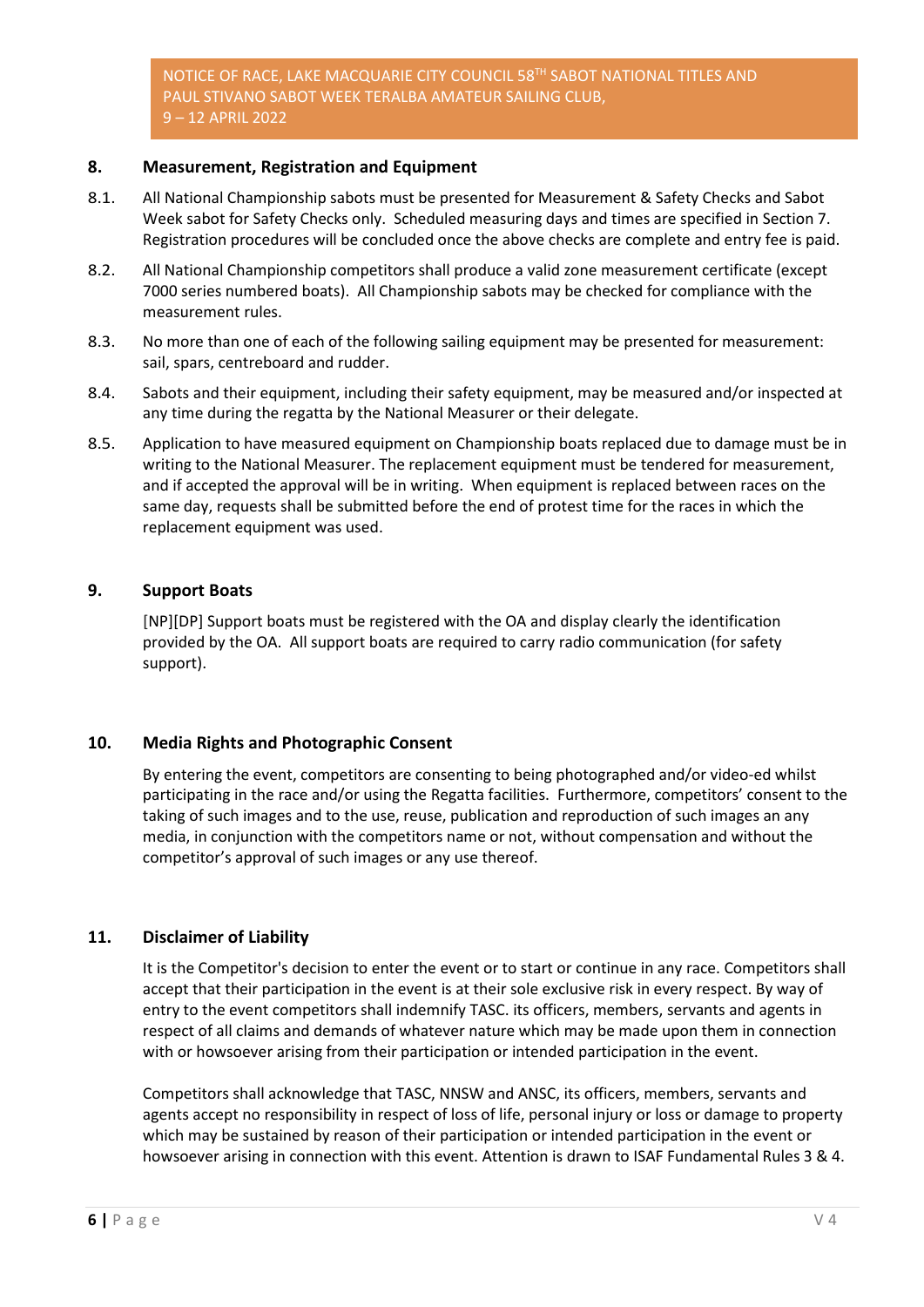#### **12. Risk Warning**

This Risk Warning is jointly issued by TASC, NNSW & ANSC, pursuant to the Civil Liability Act 2002, to all persons wishing to participate in the event conducted by TASC.

Participants are warned that, regardless of the precautions which might be taken by reasonable and experienced persons, sailing can be a dangerous pursuit and participants are exposed to a significant risk of property damage, physical harm and possibly death.

As an indication, these risks may include, but are not limited to:

- a) The extremes of weather and sea conditions;
- b) The potential that control of vessels may be lost, resulting in a collision with objects and other vessels;
- c) The sudden movement of the vessel at any time and the possibility that participants may fall or be thrown overboard, resulting in drowning;
- d) The possibility that participants may be injured by equipment on the vessel;
- e) The absence of immediate medical care and the likelihood that significant delays may occur before medical care is available; and
- f) Exposure to the elements for extended periods.

TASC, NNSW & ANSC also warn participants that regardless of their best intentions, they may be unable to render assistance to participants who are in distress. Participants are warned to consider the above risks and all other risks before deciding to participate in any sailing at this event.

#### **13. COVID Statement**

By taking part in the event covered by this NOR, each competitor agrees and acknowledges that they are responsible for complying with any regulations in force with respect to COVID-19 and complying with the TASC COVID Safety Plan.

#### **14. Insurance**

Each participating boat shall be insured with a valid third-party liability insurance with a minimum cover of AUD \$5,000,000 (recommended \$10,000,000) per incident. The OA may request a copy of the Certificate of Currency.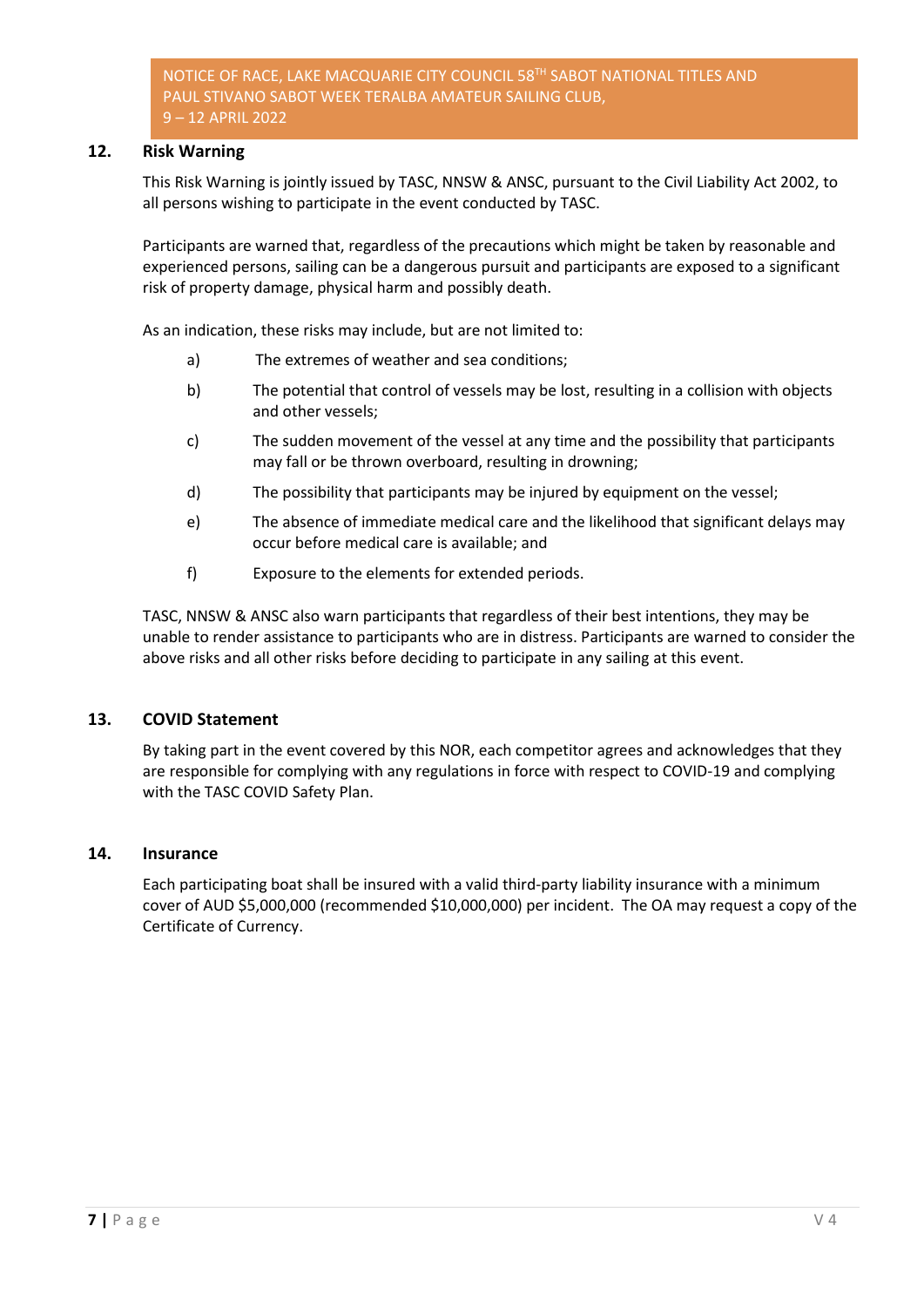#### **15. Venue**

The event will be conducted at the northern end of Lake Macquarie. Sabot Week racing will be held in the protected waters of Cockle Bay, in front of the TASC clubhouse, while the National Championship racing will be in the vicinity of Warners Bay/Marmong Point, refer to Appendix 1.

> Teralba Amateur Sailing Club First Street Booragul NSW 2284

#### **16. Amendment**

This NOR may be amended, and any such amendment will be posted on the ANSC website:

[www.sabot.com.au](http://www.sabot.com.au/)

#### **17. Further Information**

For further information please contact

- Scott Day NNSW Secretary, Ph: 0414 689 091
- Mark Greenwood NNSW President, Ph: 0418 937 229

The Organising Committee are all volunteers so you may need to leave a phone message or send a SMS and one of our committee will respond to you.